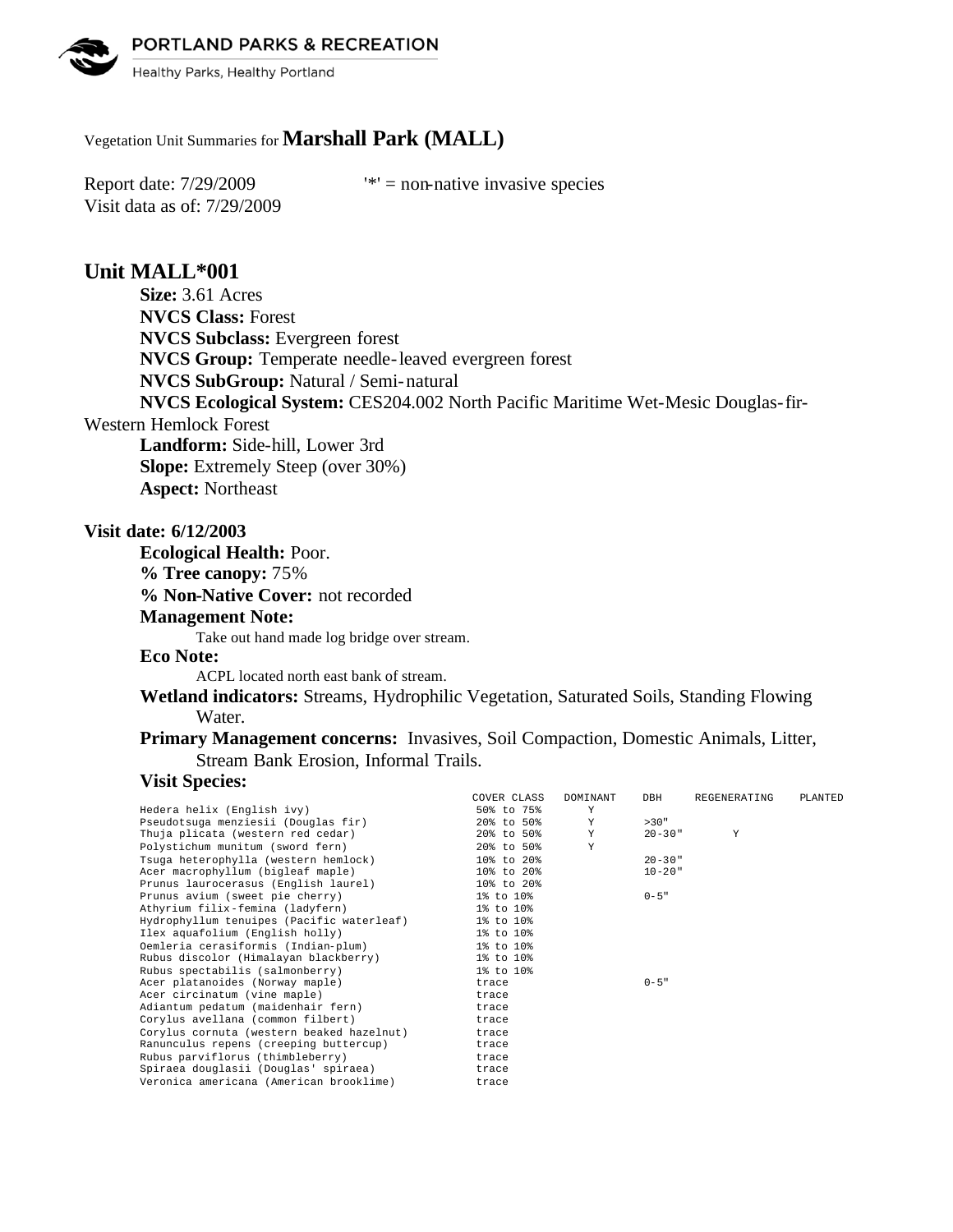# **Unit MALL\*002**

**Size:** 4.29 Acres **NVCS Class:** Forest **NVCS Subclass:** Mixed evergreen-deciduous forest **NVCS Group:** Mixed needle-leaved evergreen - cold-deciduous forest **NVCS SubGroup:** Natural / Semi-natural **NVCS Ecological System:** CES204.002 North Pacific Maritime Wet-Mesic Douglas-fir-Western Hemlock Forest

**Landform:** Side-hill, Lower 3rd **Slope:** Steep (20 to 30%) **Aspect:** Southwest

### **Visit date: 6/12/2003**

**Ecological Health:** Poor. **% Tree canopy:** 80% **% Non-Native Cover:** not recorded **General Note:** Barbed wire fencing within unit. **Management Note:** Remove PRLA5, ILAQ and HEHE. **Eco Note:** Large downed logs.

**Wetland indicators:** Hydrophilic Vegetation. **Primary Management concerns:** Invasives, Domestic Animals, Litter, Informal Trails. **Visit Species:** 

|                                                     | COVER CLASS | DOMINANT | DBH         | REGENERATING | PLANTED |
|-----------------------------------------------------|-------------|----------|-------------|--------------|---------|
| Hedera helix (English ivy)                          | 50% to 75%  | Υ        |             |              |         |
| Pseudotsuga menziesii (Douglas fir)                 | 20% to 50%  | Y        | >30"        |              |         |
| Abies grandis (grand fir)                           | 20% to 50%  | Y        | $20 - 30$ " |              |         |
| Acer macrophyllum (bigleaf maple)                   | 20% to 50%  | Y        | $10 - 20$ " |              |         |
| Thuja plicata (western red cedar)                   | 20% to 50%  |          | $20 - 30$ " | Y            |         |
| Oemleria cerasiformis (Indian-plum)                 | 10% to 20%  | Y        |             |              |         |
| Tsuga heterophylla (western hemlock)                | 10% to 20%  |          | >30"        |              |         |
| Polystichum munitum (sword fern)                    | 10% to 20%  |          |             |              |         |
| Prunus laurocerasus (English laurel)                | 10% to 20%  |          |             |              |         |
| Alnus rubra (red alder)                             | 1% to 10%   |          | $10 - 20$ " |              |         |
| Prunus avium (sweet pie cherry)                     | 1% to 10%   |          | $0 - 5$ "   |              |         |
| Berberis nervosa (Oregon grape)                     | 1% to 10%   |          |             |              |         |
| Corylus avellana (common filbert)                   | 1% to 10%   |          |             |              |         |
| Corylus cornuta (western beaked hazelnut) 1% to 10% |             |          |             |              |         |
| Hydrophyllum tenuipes (Pacific waterleaf)           | 1% to 10%   |          |             |              |         |
| Ilex aquafolium (English holly)                     | 1% to 10%   |          |             |              |         |
| Pteridium aquilinum (bracken fern)                  | 1% to 10%   |          |             |              |         |
| Rubus parviflorus (thimbleberry)                    | 1% to 10%   |          |             |              |         |
| Vancouveria hexandra (white inside-out-flower)      | 1% to 10%   |          |             |              |         |
| Trillium ovatum (trillium)                          | trace       |          |             |              |         |

# **Unit MALL\*003**

**Size:** 0.5 Acres **NVCS Class:** Herbaceous **NVCS Subclass:** Perennial graminoid vegetation **NVCS Group:** Temperate grassland with a sparse tree layer **NVCS SubGroup:** Cultural **NVCS Ecological System:** unknown **Landform:** unknown **Slope:** unknown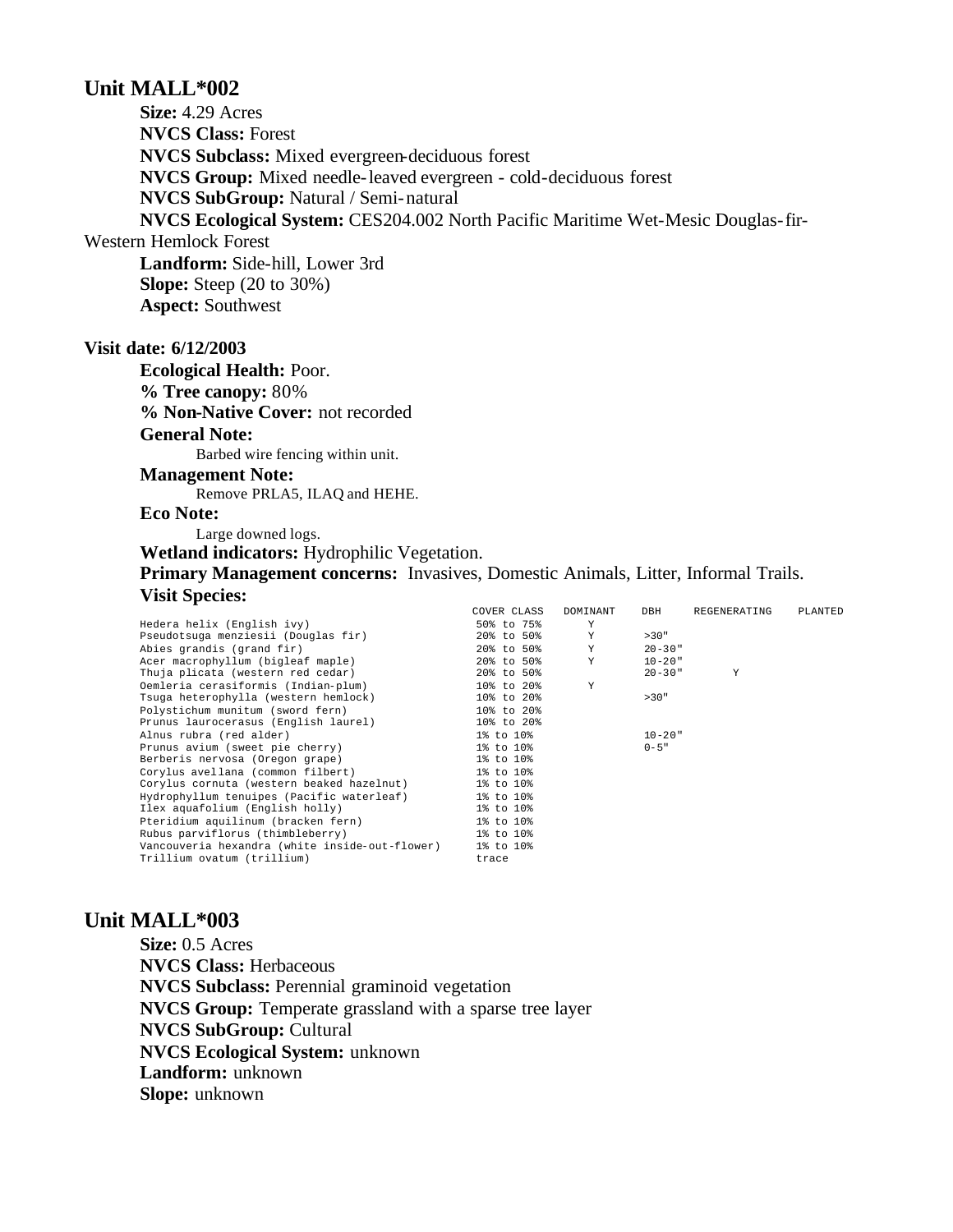### **Aspect:** unknown

**Notes:** 8.21.03 Unit is a mowed, mulched, bark dusted playground. Unit is the playground and picnic area of Marshall park. Did not collect specific data.

# **Unit MALL\*004**

**Size:** 2.67 Acres **NVCS Class:** Woodland **NVCS Subclass:** Deciduous woodland **NVCS Group:** Cold-deciduous woodland **NVCS SubGroup:** Natural / Semi-natural **NVCS Ecological System:** CES204.844 Oregonian-Vancouverian Maritime Western Hemlock

### Forest

**Landform:** Canyon bottom < 600' **Slope:** Flat (0 to 5%) **Aspect:** East

#### **Visit date: 6/12/2003**

**Ecological Health:** Poor.

**% Tree canopy:** 55%

**% Non-Native Cover:** not recorded

#### **General Note:**

Most of MALL003 excluding the playground and hardscape structure are included in MALL004.

### **Management Note:**

Remove AEHI from edge of playground.

# **Eco Note:**

Creek bank severely degraded from overuse.

**Wetland indicators:** Streams, Hydrophilic Vegetation, Flood Debris, Saturated Soils, Standing Flowing Water.

### **Primary Management concerns:** Invasives, Erosion, Soil Compaction, Domestic Animals, Litter, Large Refuse, Utility Infrastructure, Hardscape Infrastructure, Stream Bank Erosion, Informal Trails.

### **Visit Species:**

|                                                  | COVER CLASS    | DOMINANT | DBH         | REGENERATING | PLANTED |
|--------------------------------------------------|----------------|----------|-------------|--------------|---------|
| Acer macrophyllum (bigleaf maple)                | $20\%$ to 50%  | Y        | $10 - 20$ " | Y            |         |
| Oemleria cerasiformis (Indian-plum)              | 10% to 20%     | Y        |             |              |         |
| Aesculus hippocastanum (horsechestnut)           | 10% to 20%     |          | >30"        |              |         |
| Prunus laurocerasus (English laurel)             | $108$ to $208$ |          |             |              |         |
| Rubus spectabilis (salmonberry)                  | 10% to 20%     |          |             |              |         |
| Abies grandis (grand fir)                        | 1% to 10%      |          | >30"        |              |         |
| Pseudotsuga menziesii (Douglas fir)              | 1% to 10%      |          | $20 - 30$ " |              |         |
| Thuja plicata (western red cedar)                | 1% to 10%      |          | $10 - 20$ " | Y            |         |
| Fraxinus latifolia (Oregon ash)                  | 1% to 10%      |          | $0 - 5$ "   |              |         |
| Prunus avium (sweet pie cherry)                  | 1% to 10%      |          | $0 - 5$ "   |              |         |
| Acer circinatum (vine maple)                     | 1% to 10%      |          |             |              |         |
| Corylus avellana (common filbert)                | 1% to 10%      |          |             |              |         |
| Corylus cornuta (western beaked hazelnut)        | 1% to 10%      |          |             |              |         |
| Geranium robertianum (herb-Robert)               | 1% to 10%      |          |             |              |         |
| Geum macrophyllum (largeleaf avens)              | 1% to 10%      |          |             |              |         |
| Hedera helix (English ivy)                       | 1% to 10%      |          |             |              |         |
| Ilex aquafolium (English holly)                  | 1% to 10%      |          |             |              |         |
| Lapsana communis (common nipplewort)             | 1% to 10%      |          |             |              |         |
| Ranunculus repens (creeping buttercup)           | 1% to 10%      |          |             |              |         |
| Rubus discolor (Himalayan blackberry)            | 1% to 10%      |          |             |              |         |
| Rubus parviflorus (thimbleberry)                 | 1% to 10%      |          |             |              |         |
| Populus balsamifera ssp. trichocarpa (black cott | trace          |          | $20 - 30$ " | Y            |         |
| Alnus rubra (red alder)                          | trace          |          | $10 - 20$ " |              |         |
| Adiantum pedatum (maidenhair fern)               | trace          |          |             |              |         |
| Cornus sericea ssp. sericea (red-osier dogwood)  | trace          |          |             |              |         |
| Physocarpus capitatus (Pacific ninebark)         | trace          |          |             |              |         |
| Polypodium glycyrrhiza (licorice fern)           | trace          |          |             |              |         |
| Salix rigida var. macrogemma (rigid yellow willo | trace          |          |             |              |         |
| Spiraea douglasii (Douglas' spiraea)             | trace          |          |             |              |         |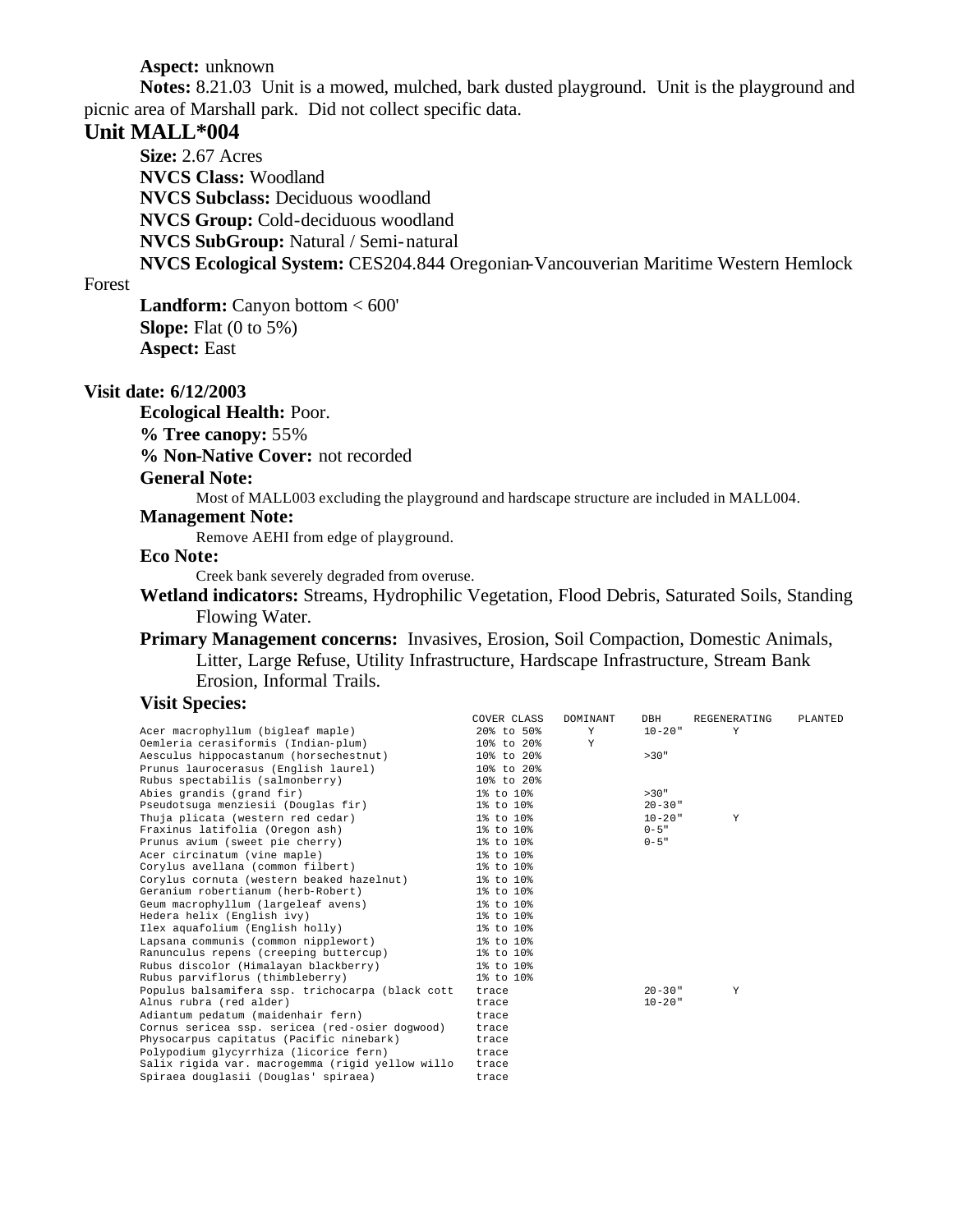# **Unit MALL\*005**

**Size:** 1.62 Acres **NVCS Class:** Forest **NVCS Subclass:** Mixed evergreen-deciduous forest **NVCS Group:** Mixed needle-leaved evergreen - cold-deciduous forest **NVCS SubGroup:** Natural / Semi-natural **NVCS Ecological System:** CES204.001 North Pacific Maritime Dry-Mesic Douglas-fir-

Western Hemlock Forest

**Landform:** Side-hill, Middle 3rd **Slope:** Gentle (10 to 20%) **Aspect:** Northeast

### **Visit date: 6/12/2003**

**Ecological Health:** Fair. **% Tree canopy:** 70% **% Non-Native Cover:** not recorded

# **General Note:**

Barbed wire fencing near stream.

### **Management Note:**

Remove ILAQ and PRLA5.

### **Eco Note:**

The north edge of unit is a cliff overlooking stream. Found Monadenia fidelis fidelis. Species of interest MOUN.

### **Wetland indicators:** Hydrophilic Vegetation.

**Primary Management concerns:** Invasives, Litter, Informal Trails.

#### **Visit Species:**

|                                                | COVER CLASS      | DOMINANT | DBH         | REGENERATING | PLANTED |
|------------------------------------------------|------------------|----------|-------------|--------------|---------|
| Pseudotsuga menziesii (Douglas fir)            | 20% to 50%       | Y        | $20 - 30$ " |              |         |
| Thuja plicata (western red cedar)              | 20% to 50%       | Y        | $20 - 30$ " | Υ            |         |
| Polystichum munitum (sword fern)               | 20% to 50%       | Υ        |             |              |         |
| Berberis nervosa (Oregon grape)                | 20% to 50%       |          |             |              |         |
| Hedera helix (English ivy)                     | 20% to 50%       |          |             |              |         |
| Abies grandis (grand fir)                      | 10% to 20%       |          | $20 - 30$ " |              |         |
| Tsuga heterophylla (western hemlock)           | $10\%$ to $20\%$ |          | $20 - 30$ " |              |         |
| Acer macrophyllum (bigleaf maple)              | 10% to 20%       |          | $10 - 20$ " | Y            |         |
| Ilex aguafolium (English holly)                | 10% to 20%       |          |             |              |         |
| Oemleria cerasiformis (Indian-plum)            | 10% to 20%       |          |             |              |         |
| Prunus laurocerasus (English laurel)           | 1% to 10%        |          |             |              |         |
| Symphoricarpos albus (snowberry)               | 1% to 10%        |          |             |              |         |
| Vancouveria hexandra (white inside-out-flower) | 1% to 10%        |          |             |              |         |
| Prunus avium (sweet pie cherry)                | trace            |          | $0 - 5$ "   |              |         |
| Sorbus aucuparia (European mountain ash)       | trace            |          | $0 - 5$ "   |              |         |
| Monotropa uniflora (indianpipe)                | trace            |          |             |              |         |
|                                                |                  |          |             |              |         |

# **Unit MALL\*006**

**Size:** 4.12 Acres **NVCS Class:** Forest **NVCS Subclass:** Mixed evergreen-deciduous forest **NVCS Group:** Mixed needle-leaved evergreen - cold-deciduous forest **NVCS SubGroup:** Natural / Semi-natural **NVCS Ecological System:** CES204.001 North Pacific Maritime Dry-Mesic Douglas-fir-Western Hemlock Forest **Landform:** Side-hill, Middle 3rd **Slope:** Steep (20 to 30%) **Aspect:** Northeast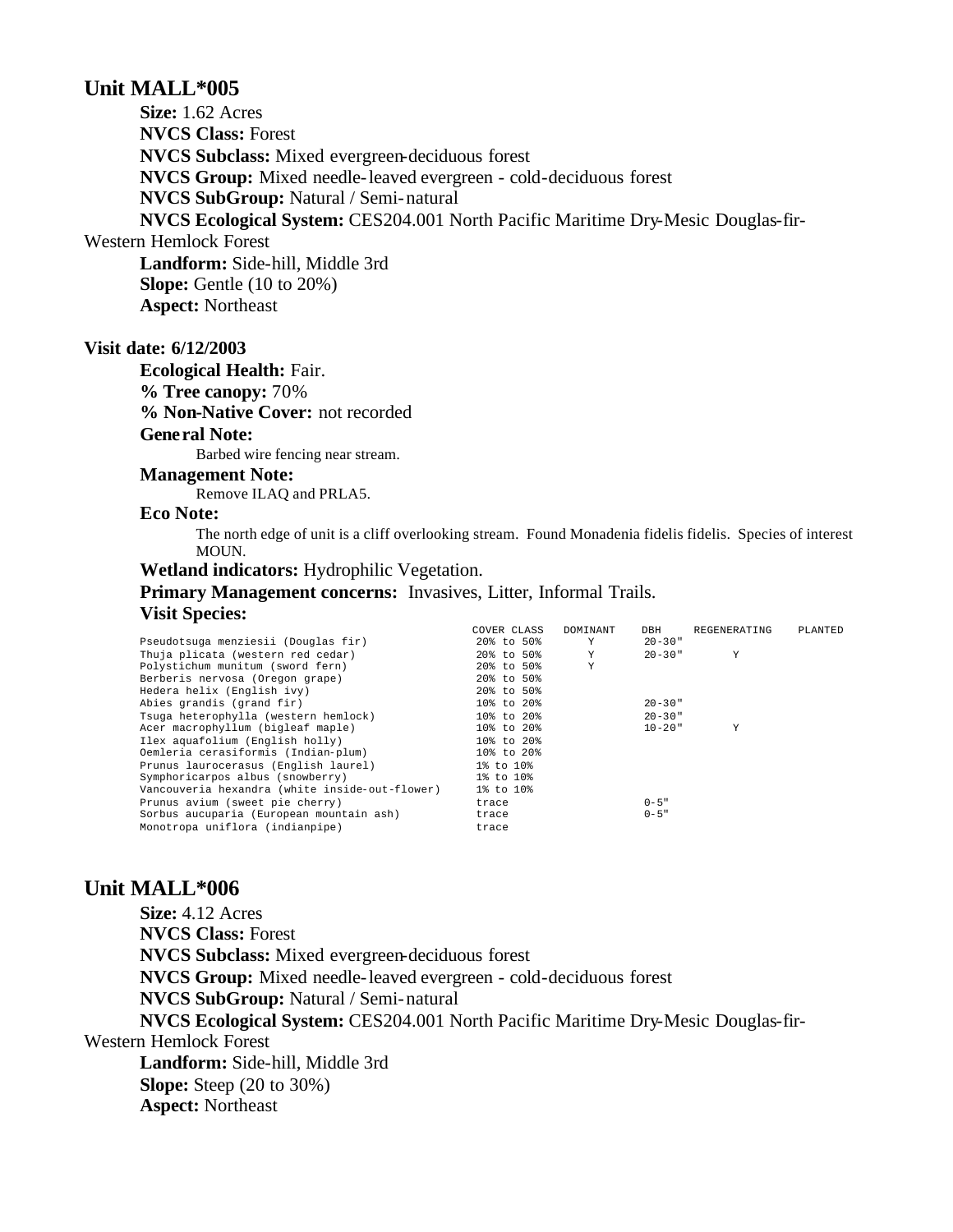# **Visit date: 6/16/2003**

**Ecological Health:** Fair.

**% Tree canopy:** 75%

**% Non-Native Cover:** not recorded

#### **Management Note:**

Extremely high populations of Ilex aquafolium.

**Wetland indicators:** Streams, Hydrophilic Vegetation, Saturated Soils, Standing Flowing Water.

**Primary Management concerns:** Invasives, Domestic Animals, Utility Infrastructure, Informal Trails.

#### **Visit Species:**

|                                                | COVER CLASS | DOMINANT | DBH         | REGENERATING | PLANTED |
|------------------------------------------------|-------------|----------|-------------|--------------|---------|
| Acer macrophyllum (bigleaf maple)              | 50% to 75%  | Y        | $10 - 20$ " | Υ            |         |
| Hedera helix (English ivy)                     | 20% to 50%  | Υ        |             |              |         |
| Hydrophyllum tenuipes (Pacific waterleaf)      | 20% to 50%  | Y        |             |              |         |
| Polystichum munitum (sword fern)               | 20% to 50%  | Υ        |             |              |         |
| Thuja plicata (western red cedar)              | 20% to 50%  |          | $20 - 30$ " | Υ            |         |
| Vancouveria hexandra (white inside-out-flower) | 20% to 50%  |          |             |              |         |
| Abies grandis (grand fir)                      | 10% to 20%  |          | $20 - 30$ " | Y            |         |
| Berberis nervosa (Oregon grape)                | 10% to 20%  |          |             |              |         |
| Ilex aquafolium (English holly)                | 10% to 20%  |          |             |              |         |
| Oemleria cerasiformis (Indian-plum)            | 10% to 20%  |          |             |              |         |
| Corylus avellana (common filbert)              | 1% to 10%   |          |             |              |         |
| Corvlus cornuta (western beaked hazelnut)      | 1% to 10%   |          |             |              |         |
| Prunus laurocerasus (English laurel)           | 1% to 10%   |          |             |              |         |
| Rubus ursinus (trailing blackberry)            | 1% to 10%   |          |             |              |         |
| Sambucus racemosa (red elderberry)             | 1% to 10%   |          |             |              |         |
| Rubus discolor (Himalayan blackberry)          | trace       |          |             |              |         |

### **Unit MALL\*007**

**Size:** 1.73 Acres **NVCS Class:** Forest **NVCS Subclass:** Deciduous forest **NVCS Group:** Cold-deciduous forest **NVCS SubGroup:** Natural / Semi-natural **NVCS Ecological System:** CES204.844 Oregonian-Vancouverian Maritime Western Hemlock

#### Forest

**Landform:** Side-hill, Lower 3rd **Slope:** Extremely Steep (over 30%) **Aspect:** Northeast

### **Visit date: 6/16/2003**

**Ecological Health:** Fair. **% Tree canopy:** 70% **% Non-Native Cover:** not recorded **Management Note:** Cut down ILAQ trees, Ivy coming in from road. **Eco Note:** Significant downed logs and snags. **Wetland indicators:** Hydrophilic Vegetation.

**Primary Management concerns:** Invasives, Litter. **Visit Species:** 

|                                           | COVER CLASS   | DOMINANT | DBH         | REGENERATING | PLANTED |
|-------------------------------------------|---------------|----------|-------------|--------------|---------|
| Oemleria cerasiformis (Indian-plum)       | 50% to 75%    |          |             |              |         |
| Acer macrophyllum (bigleaf maple)         | 20% to 50%    |          | $10 - 20$ " |              |         |
| Alnus rubra (red alder)                   | 20% to 50%    |          | $10 - 20$ " |              |         |
| Hydrophyllum tenuipes (Pacific waterleaf) | $20\%$ to 50% |          |             |              |         |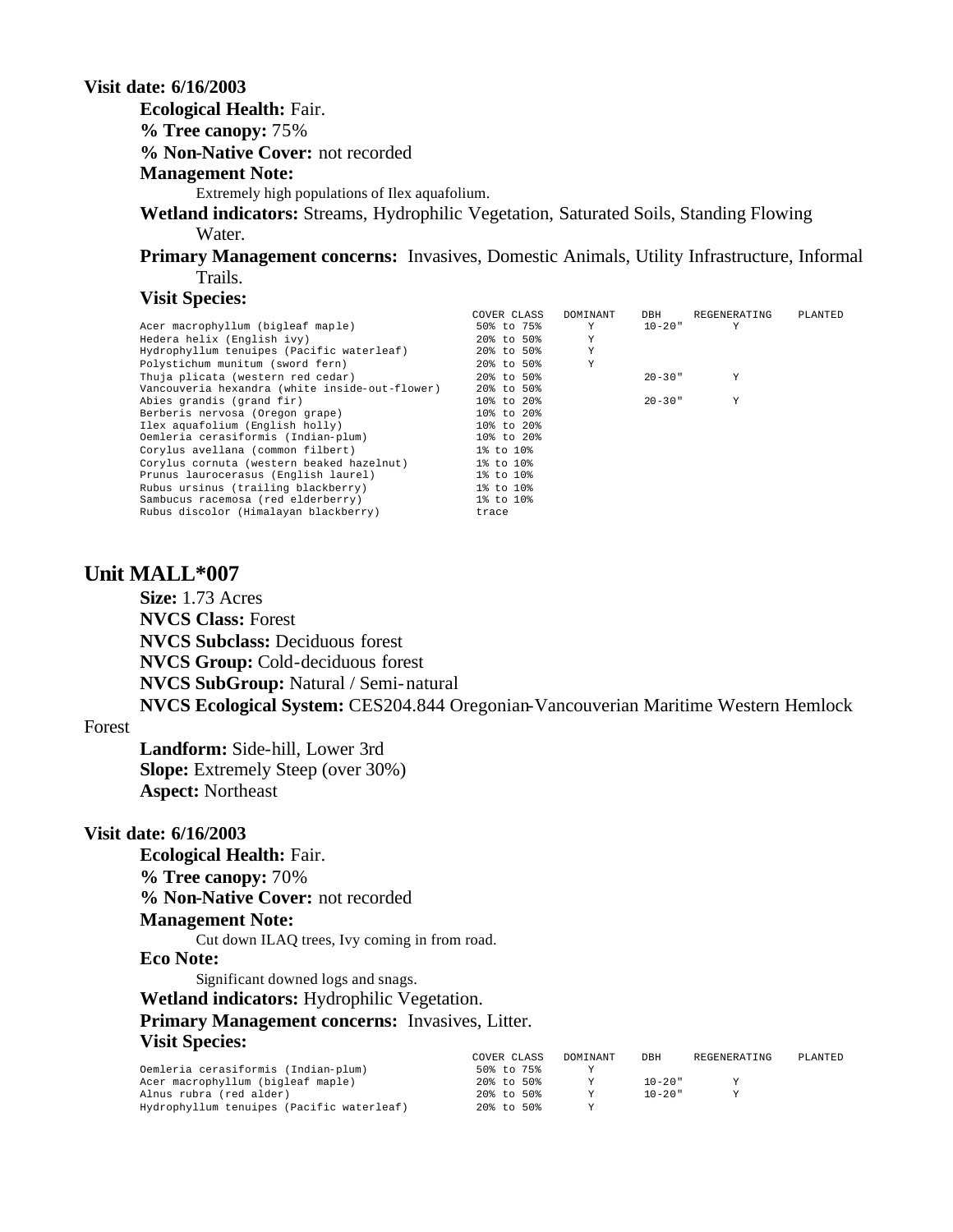| Polystichum munitum (sword fern)          | 20% to 50%<br>Y           |
|-------------------------------------------|---------------------------|
| Thuja plicata (western red cedar)         | $10 - 20$ "<br>10% to 20% |
| Athyrium filix-femina (ladyfern)          | 1% to 10%                 |
| Corylus avellana (common filbert)         | $1\%$ to $10\%$           |
| Corylus cornuta (western beaked hazelnut) | 1% to 10%                 |
| Hedera helix (English ivy)                | 1% to 10%                 |
| Ilex aquafolium (English holly)           | 1% to 10%                 |
| Rubus discolor (Himalayan blackberry)     | 1% to 10%                 |
| Rubus spectabilis (salmonberry)           | $1\%$ to $10\%$           |
| Sambucus racemosa (red elderberry)        | 1% to 10%                 |
| Adiantum pedatum (maidenhair fern)        | trace                     |
| Crataequs monoqyna (European hawthorn)    | trace                     |

# **Unit MALL\*008**

**Size:** 1.56 Acres **NVCS Class:** Forest **NVCS Subclass:** Evergreen forest **NVCS Group:** Temperate needle-leaved evergreen forest **NVCS SubGroup:** Natural / Semi-natural **NVCS Ecological System:** CES204.002 North Pacific Maritime Wet-Mesic Douglas-fir-Western Hemlock Forest **Landform:** Side-hill, Middle 3rd **Slope:** Steep (20 to 30%) **Aspect:** Northeast **Visit date: 6/12/2003 Ecological Health:** Good.

**% Tree canopy:** 90% **% Non-Native Cover:** not recorded **Management Note:** One patch of HEHE in SE corner of unit needs to be removed.

#### **Eco Note:**

Unit in good health.

**Wetland indicators:** Hydrophilic Vegetation. **Primary Management concerns:** Invasives, Litter. **Visit Species:** 

|                                                | COVER CLASS | DOMINANT | DBH         | REGENERATING | PLANTED |
|------------------------------------------------|-------------|----------|-------------|--------------|---------|
| Thuja plicata (western red cedar)              | 20% to 50%  | Y        | $10 - 20$ " | Y            |         |
| Berberis nervosa (Oregon grape)                | 20% to 50%  | Y        |             |              |         |
| Hydrophyllum tenuipes (Pacific waterleaf)      | 20% to 50%  | Y        |             |              |         |
| Polystichum munitum (sword fern)               | 20% to 50%  | Y        |             |              |         |
| Acer macrophyllum (bigleaf maple)              | 10% to 20%  |          | $10 - 20$ " |              |         |
| Vancouveria hexandra (white inside-out-flower) | 10% to 20%  |          |             |              |         |
| Abies grandis (grand fir)                      | 1% to 10%   |          | $20 - 30$ " |              |         |
| Tsuga heterophylla (western hemlock)           | 1% to 10%   |          | $20 - 30$ " |              |         |
| Prunus avium (sweet pie cherry)                | 1% to 10%   |          | $10 - 20$ " |              |         |
| Hedera helix (English ivy)                     | 1% to 10%   |          |             |              |         |
| Oemleria cerasiformis (Indian-plum)            | 1% to 10%   |          |             |              |         |
| Trillium ovatum (trillium)                     | 1% to 10%   |          |             |              |         |
| Corylus avellana (common filbert)              | trace       |          |             |              |         |
| Corylus cornuta (western beaked hazelnut)      | trace       |          |             |              |         |
| Ilex aquafolium (English holly)                | trace       |          |             |              |         |
| Sambucus racemosa (red elderberry)             | trace       |          |             |              |         |

# **Unit MALL\*009**

**Size:** 1.96 Acres **NVCS Class:** Forest **NVCS Subclass:** Mixed evergreen-deciduous forest **NVCS Group:** Mixed needle-leaved evergreen - cold-deciduous forest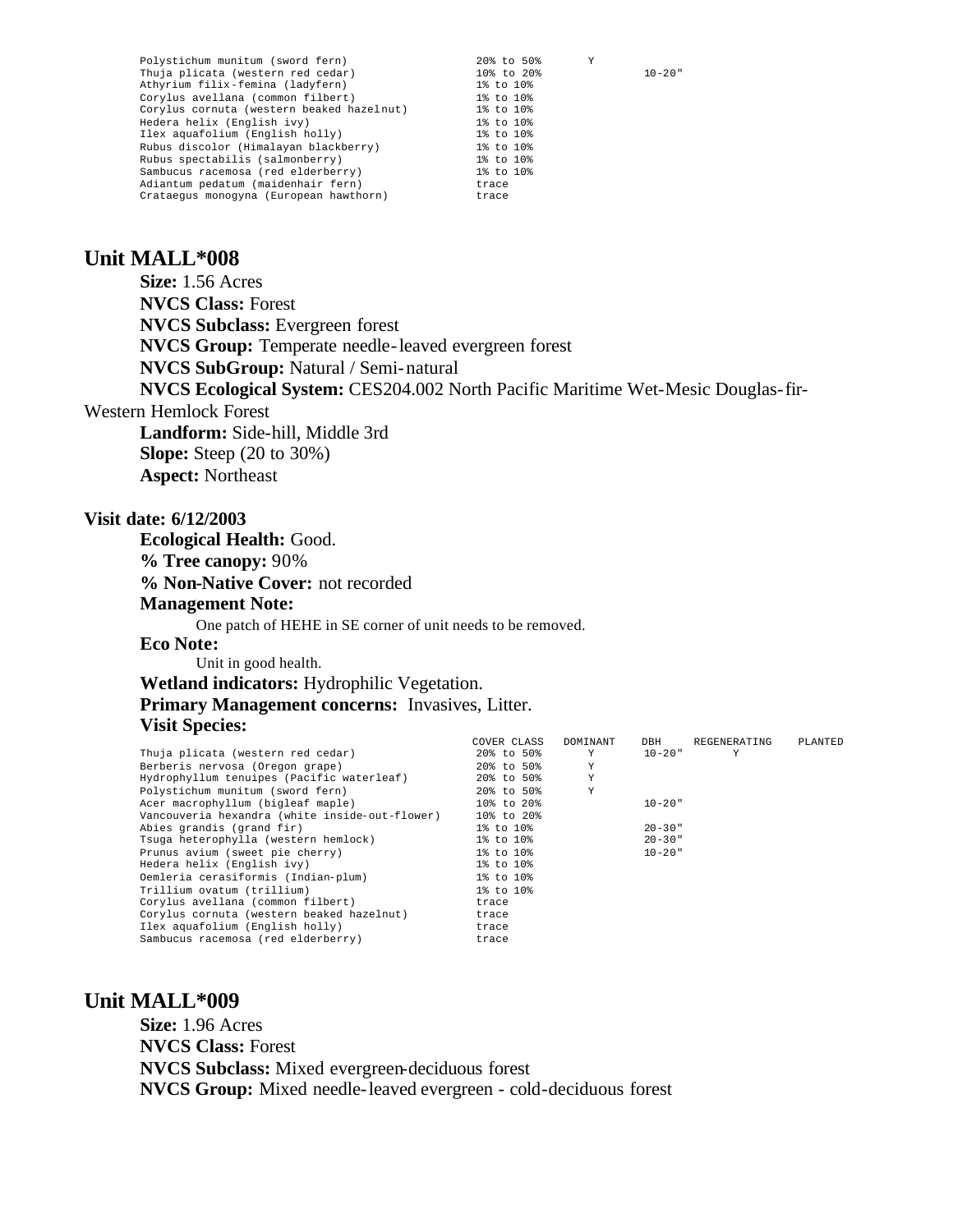**NVCS SubGroup:** Natural / Semi-natural

**NVCS Ecological System:** CES204.002 North Pacific Maritime Wet-Mesic Douglas-fir-

Western Hemlock Forest

**Landform:** Side-hill, Lower 3rd **Slope:** Gentle (10 to 20%) **Aspect:** Northeast

### **Visit date: 6/16/2003**

**Ecological Health:** Fair.

**% Tree canopy:** 75%

**% Non-Native Cover:** not recorded

### **Management Note:**

Decrepit homemade bridge spanning washed out gully, causing streambank erosion. May need to build new bridge.

**Wetland indicators:** Streams, Hydrophilic Vegetation, Saturated Soils, Standing Flowing Water.

**Primary Management concerns:** Invasives, Soil Compaction, Litter, Stream Bank Erosion, Informal Trails.

### **Visit Species:**

|                                                | COVER CLASS | DOMINANT    | DBH         | REGENERATING | PLANTED |
|------------------------------------------------|-------------|-------------|-------------|--------------|---------|
| Abies grandis (grand fir)                      | 20% to 50%  | Y           | $20 - 30$ " |              |         |
| Acer macrophyllum (bigleaf maple)              | 20% to 50%  | Y           | $10 - 20$ " | Y            |         |
| Hydrophyllum tenuipes (Pacific waterleaf)      | 20% to 50%  | Y           |             |              |         |
| Oemleria cerasiformis (Indian-plum)            | 20% to 50%  | Y           |             |              |         |
| Polystichum munitum (sword fern)               | 20% to 50%  | $\mathbf Y$ |             |              |         |
| Thuja plicata (western red cedar)              | 10% to 20%  |             | $10 - 20$ " | Y            |         |
| Hedera helix (English ivy)                     | 10% to 20%  |             |             |              |         |
| Vancouveria hexandra (white inside-out-flower) | 10% to 20%  |             |             |              |         |
| Pseudotsuga menziesii (Douglas fir)            | 1% to 10%   |             | $20 - 30$ " |              |         |
| Tsuga heterophylla (western hemlock)           | 1% to 10%   |             | $20 - 30$ " |              |         |
| Acer circinatum (vine maple)                   | 1% to 10%   |             |             |              |         |
| Berberis nervosa (Oregon grape)                | 1% to 10%   |             |             |              |         |
| Corylus avellana (common filbert)              | 1% to 10%   |             |             |              |         |
| Corylus cornuta (western beaked hazelnut)      | 1% to 10%   |             |             |              |         |
| Ilex aquafolium (English holly)                | 1% to 10%   |             |             |              |         |
| Rubus spectabilis (salmonberry)                | 1% to 10%   |             |             |              |         |
| Sambucus racemosa (red elderberry)             | 1% to 10%   |             |             |              |         |
| Prunus avium (sweet pie cherry)                | trace       |             | $0 - 5"$    |              |         |
| Prunus laurocerasus (English laurel)           | trace       |             |             |              |         |
| Rubus discolor (Himalayan blackberry)          | trace       |             |             |              |         |

## **Unit MALL\*010**

**Size:** 2.37 Acres **NVCS Class:** Forest **NVCS Subclass:** Deciduous forest **NVCS Group:** Cold-deciduous forest **NVCS SubGroup:** Natural / Semi-natural **NVCS Ecological System:** CES204.846 North Pacific Broadleaf Mesic Seral Forest **Landform:** Side-hill, Middle 3rd **Slope:** Gentle (10 to 20%) **Aspect:** Northeast

### **Visit date: 6/12/2003**

**Ecological Health:** Good. **% Tree canopy:** 70% **% Non-Native Cover:** not recorded **Management Note:**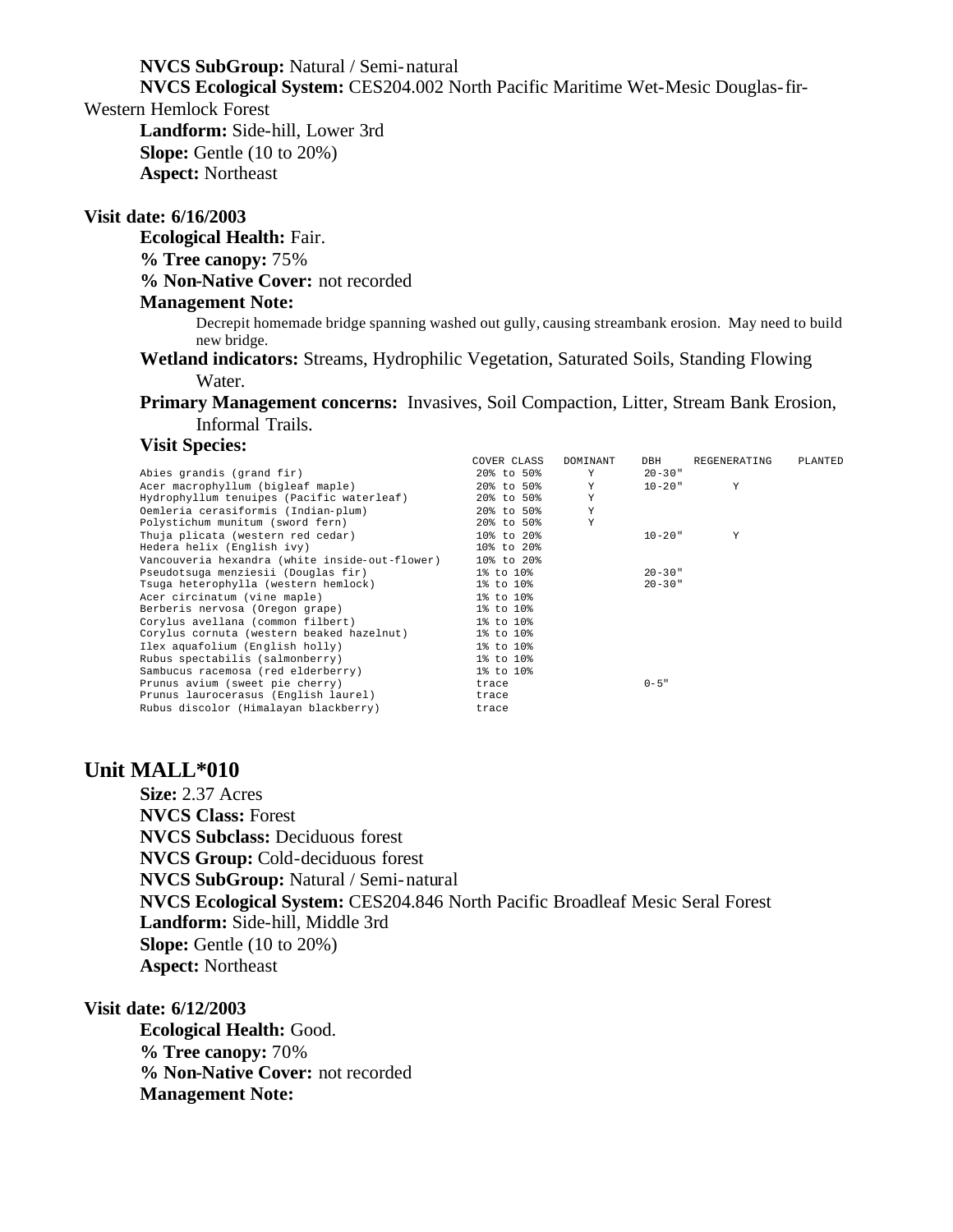HEHE has possibly been removed before. Still heavy in some trees.

#### **Eco Note:**

Unit intact and fairly healthy. Invasives present along edge. Ivy is only heavy in trees.

**Wetland indicators:** Streams, Hydrophilic Vegetation, Saturated Soils, Standing Flowing Water.

# **Primary Management concerns:** Invasives, Litter, Large Refuse. **Visit Species:**

|                                                | COVER CLASS | DOMINANT | DBH         | REGENERATING | PLANTED |
|------------------------------------------------|-------------|----------|-------------|--------------|---------|
| Acer macrophyllum (bigleaf maple)              | 50% to 75%  | Y        | 10-20"      | Y            |         |
| Hydrophyllum tenuipes (Pacific waterleaf)      | 50% to 75%  | Y        |             |              |         |
| Oemleria cerasiformis (Indian-plum)            | 20% to 50%  | Y        |             |              |         |
| Polystichum munitum (sword fern)               | 20% to 50%  | Y        |             |              |         |
| Vancouveria hexandra (white inside-out-flower) | 20% to 50%  | Y        |             |              |         |
| Berberis nervosa (Oregon grape)                | 20% to 50%  |          |             |              |         |
| Thuja plicata (western red cedar)              | 1% to 10%   |          | $20 - 30$ " | Y            |         |
| Tsuga heterophylla (western hemlock)           | 1% to 10%   |          | $20 - 30$ " |              |         |
| Acer circinatum (vine maple)                   | 1% to 10%   |          |             |              |         |
| Athyrium filix-femina (ladyfern)               | 1% to 10%   |          |             |              |         |
| Euonymus occidentalis (western wahoo)          | 1% to 10%   |          |             |              |         |
| Hedera helix (English ivy)                     | 1% to 10%   |          |             |              |         |
| Prunus laurocerasus (English laurel)           | 1% to 10%   |          |             |              |         |
| Sambucus racemosa (red elderberry)             | 1% to 10%   |          |             |              |         |
| Carex deweyana (Dewey sedge)                   | trace       |          |             |              |         |
| Clematis vitalba (clematis)                    | trace       |          |             |              |         |
| Crataequs monoqyna (European hawthorn)         | trace       |          |             |              |         |
| Ilex aquafolium (English holly)                | trace       |          |             |              |         |
| Rubus discolor (Himalayan blackberry)          | trace       |          |             |              |         |
| Vaccinium parvifolum (red huckleberry)         | trace       |          |             |              |         |
|                                                |             |          |             |              |         |

# **Unit MALL\*011**

**Size:** 0.67 Acres **NVCS Class:** Woodland **NVCS Subclass:** Deciduous woodland **NVCS Group:** Cold-deciduous woodland **NVCS SubGroup:** Natural / Semi-natural **NVCS Ecological System:** CES204.869 North Pacific Lowland Riparian Forest and Shrubland **Landform:** Canyon bottom < 600' **Slope:** Flat (0 to 5%) **Aspect:** Southeast

### **Visit date: 6/16/2003**

**Ecological Health:** Poor. **% Tree canopy:** 40% **% Non-Native Cover:** not recorded

### **Management Note:**

High spreading blackberry population.

**Wetland indicators:** Streams, Hydrophilic Vegetation, Saturated Soils, Standing Flowing Water.

**Primary Management concerns:** Invasives, Litter. **Visit Species:** 

|                                                  | COVER CLASS      | DOMINANT | DBH         | REGENERATING | PLANTED |
|--------------------------------------------------|------------------|----------|-------------|--------------|---------|
| Populus balsamifera ssp. trichocarpa (black cott | 20% to 50%       | Y        | >30"        |              |         |
| Acer macrophyllum (bigleaf maple)                | 20% to 50%       | Y        | $10 - 20$ " |              |         |
| Oemleria cerasiformis (Indian-plum)              | 20% to 50%       | Υ        |             |              |         |
| Rubus discolor (Himalayan blackberry)            | 20% to 50%       | Υ        |             |              |         |
| Thuja plicata (western red cedar)                | 10% to 20%       |          | $20 - 30$ " |              |         |
| Alnus rubra (red alder)                          | $10\%$ to $20\%$ |          | $10 - 20$ " |              |         |
| Ranunculus repens (creeping buttercup)           | 10% to 20%       |          |             |              |         |
| Rubus spectabilis (salmonberry)                  | 10% to 20%       |          |             |              |         |
| Acer circinatum (vine maple)                     | 1% to 10%        |          |             |              |         |
| Athyrium filix-femina (ladyfern)                 | 1% to 10%        |          |             |              |         |
| Corylus avellana (common filbert)                | 1% to 10%        |          |             |              |         |
| Corylus cornuta (western beaked hazelnut)        | 1% to 10%        |          |             |              |         |